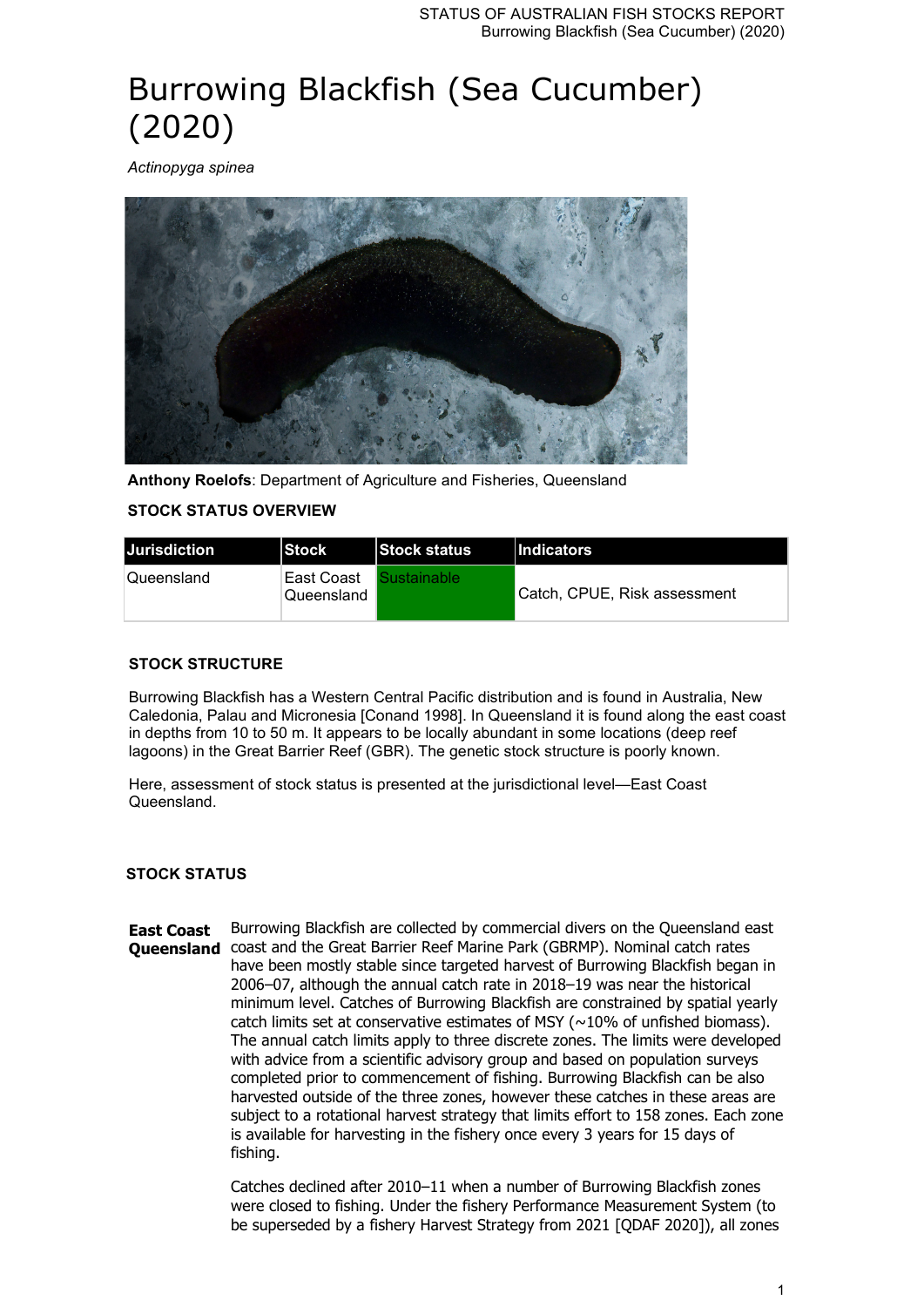required re-surveying at industry's expense after three years. Limited financial resources precluded further re-surveys, with the industry instead preferring to reduce the number of fishing zones from seven to three. Catches stabilised at a reduced level from 2011–12 to 2016–17 but then declined in 2017–18 and 2018–19 following the loss of skilled fishers and a fishing vessel from the fleet. Effort reduced by 36 per cent to 187 days in 2017–18 from the previous 10-year average. Burrowing Blackfish populations have not been surveyed in areas closed to fishing in the GBRMP although they are highly likely to occur there. It is estimated that about one third of the surveyed Lizard Island population is within the nearby closed area. This suggests a proportion of the overall Burrowing Blackfish spawning biomass is protected by GBRMP closures although the degree of connectivity of these populations has not been established. The above evidence indicates the biomass of this management unit is unlikely to be depleted and that recruitment is unlikely to be impaired.

The risk of the fishery locally depleting Burrowing Blackfish to unsustainable levels under the spatial resource limits is low given the conservative nature of these limits (=< 10% of unfished biomass). Harvest levels since have been close to or below the spatial limits. Burrowing Blackfish harvest levels outside of the three specific zones are constrained by effort limits under the rotational harvest strategy and an annual catch trigger that, if exceeded, initiates a series of management actions ranging from harvest closures to conducting resource assessments. The review reference points are set at conservative sustainable yield estimates developed by industry members and scientists with expertise in sea cucumber resource monitoring and biology. Additionally, legislation limits the number of vessels and divers that may operate in the fishery.

A management strategy evaluation (MSE) of the rotational zoning scheme predicted the risk of the fishery depleting the Burrowing Blackfish biomass below 40% of unfished biomass was low under current management arrangements [Skewes et al. 2014]. The authors noted that the risk is relatively higher for Burrowing Blackfish compared to other species mainly because of information gaps in their distribution of throughout the GBRMP, especially for areas closed to fishing. The above evidence indicates the current level of fishing pressure is unlikely to cause the stock to become recruitment impaired.

On the basis of the evidence provided above, Burrowing Blackfish in East Coast Queensland is classified as a **sustainable stock**.

#### **BIOLOGY**

**Burrowing Blackfish biology** [Conand 1998, Skewes et al 2014]

| Species                               | <b>Longevity / Maximum Size</b>            | Maturity (50 per cent) |
|---------------------------------------|--------------------------------------------|------------------------|
| Burrowing Blackfish (Sea<br>Cucumber) | Longevity unknown, 38 cm $TL$ 3 yrs (est.) |                        |

#### **DISTRIBUTION**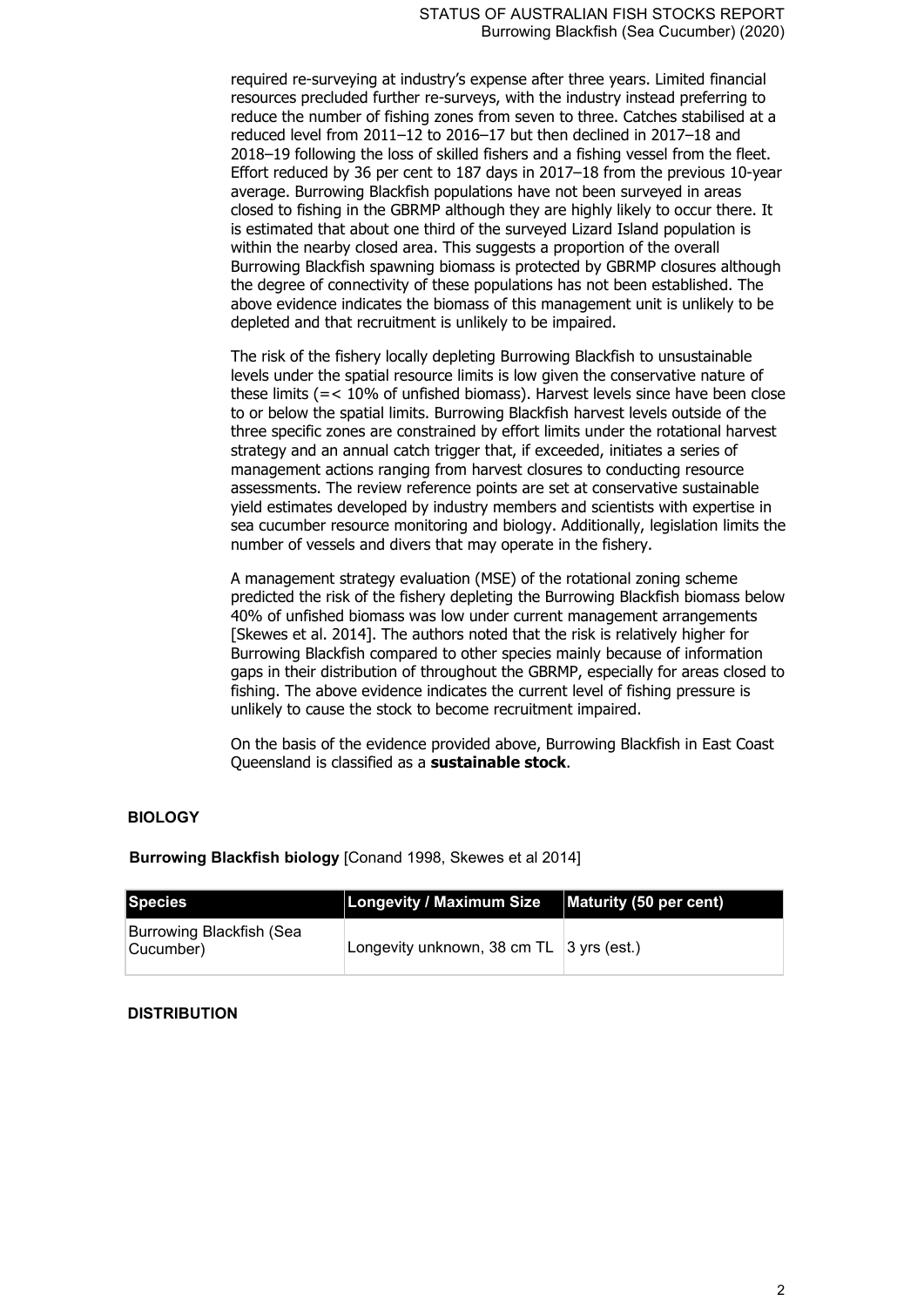

# **TABLES**

| <b>Fishing methods</b> |            |
|------------------------|------------|
|                        | Queensland |
| <b>Commercial</b>      |            |
| <b>Diving</b>          |            |
| <b>Recreational</b>    |            |
| <b>Diving</b>          |            |

| <b>Management</b><br><b>Methods</b>         |                   |
|---------------------------------------------|-------------------|
|                                             | <b>Queensland</b> |
| <b>Commercial</b>                           |                   |
| <b>Catch limits</b>                         | ✓                 |
| Gear<br>restrictions                        |                   |
| <b>Individual</b><br>transferabl<br>e quota |                   |
| <b>Limited entry</b><br>(licensing)         | ✓                 |
| <b>Marine park</b><br>closures              |                   |
| <b>Rotational</b><br>closures               |                   |
| <b>Spatial</b><br><b>restrictions</b>       |                   |
| <b>Vessel</b><br>restrictions               |                   |
| <b>Recreational</b>                         |                   |